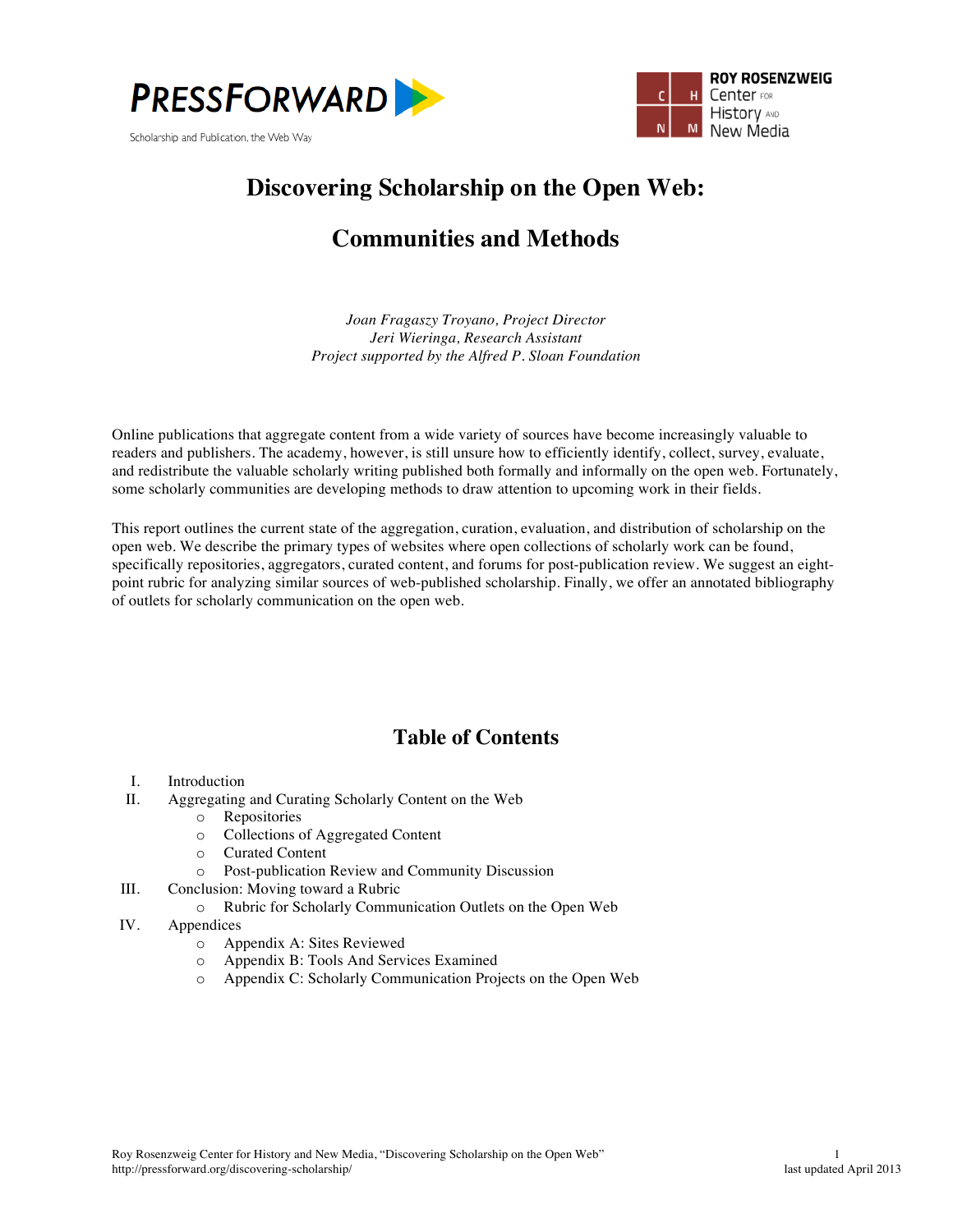



# **I. Introduction**

In the third decade of the web, scholars have become used to  $-$  even if they have not entirely embraced  $$ accessing scholarly writing online. Formally published original research appears in open access journals, or through institutional subscriptions to individual journals or databases such as JSTOR or EBSCO. At the same time, research centers and individual scholars are sharing the equally important and much more timely "gray literature" of grant reports, research notes, writing of various lengths, presentations, and pre-print and open access versions of their publications through their own web presence, on privately-held social networking sites like academia.edu, figshare.com, or researchblogging.org. Increasingly, they offer, or are required, to place published works in their own institutional repository. The burden of discovering new work, both formally published and gray literature shared in these ways, however, falls to the researcher who must monitor the field by assembling and aggregating their own web sources of information from repositories, blogs, and Twitter.

Academics, along with other research and writing professionals working with large amounts of information, want to tame the firehose of information. In fact, everyone from individual readers to media giants and academic communities seek methods to identify, evaluate, collect, and highlight the information desired without getting overwhelmed or sidetracked.

Online publications that aggregate a large number of sources of information have become increasingly valuable to readers and publishers. Sites with an additional layer of editorial oversight – from human editors or algorithms – that curate the aggregated content are even more valuable to readers than simple aggregation. This white paper reviews the state of aggregated and curated scholarly content on the open web.

To some degree every reader is his or her own aggregator and curator by selecting the sources they read regularly and the links that they follow. The more committed create personalized aggregation feeds through various subscription methods, from email digests to Twitter lists and RSS. A "reader" or bookmark program like Instapaper or Pocket (formerly Read It Later) can make it easier to see everything within the same interface and quickly determine what is new. Web services to help users stay abreast of their own social network have appear regularly in the past few years, such as Flipboard, Summify, paper.li, and Tweeted Times, that publish newsletters and magazines based on user criteria. Joining the free filter services like news.me are subscriptions like Percolate or proprietary software such as Fever. But many individuals still rely on the old-fashioned method of going directly to web pages on a regular basis — hourly to weekly — for information, work, or pleasure.

Media entities such as the Daily Beast and Huffington Post made their name by reliably providing their readers with content that had the most buzz. Techmeme, Technorati, and MetaFilter have been successful by aggregating information, creating methodologies to curate the content, and attracting, even amassing, attention from a large number of readers. The aggregation and curation of online content is an extension of the traditional activities of the media, and so they have led the way in developing technological methods and workflow to do so.

Scholars have the skills required to curate content. Central to graduate training in every discipline is the ability to identify and survey a vast amount of information, evaluate its usefulness, and highlight the most important components. Unfortunately, academic organizations and non-profits have not been able to replicate the reach or success of media entities because the technical means are proprietary, and/or the necessary editorial staff is difficult to sustain. The importance of communicating research and advancements in the field to academics, policy makers, and the public is great, and necessitates an improved system.

As a whole the academy is still unsure how to navigate, identify, survey, evaluate, and highlight the large amount of scholarly writing, research, and publications available on the open web. Fortunately, some scholarly communities are developing methods to direct attention to new and valuable work and conversations in their field. This report outlines the current state of the aggregation, curation, evaluation, and distribution of scholarship on the open web.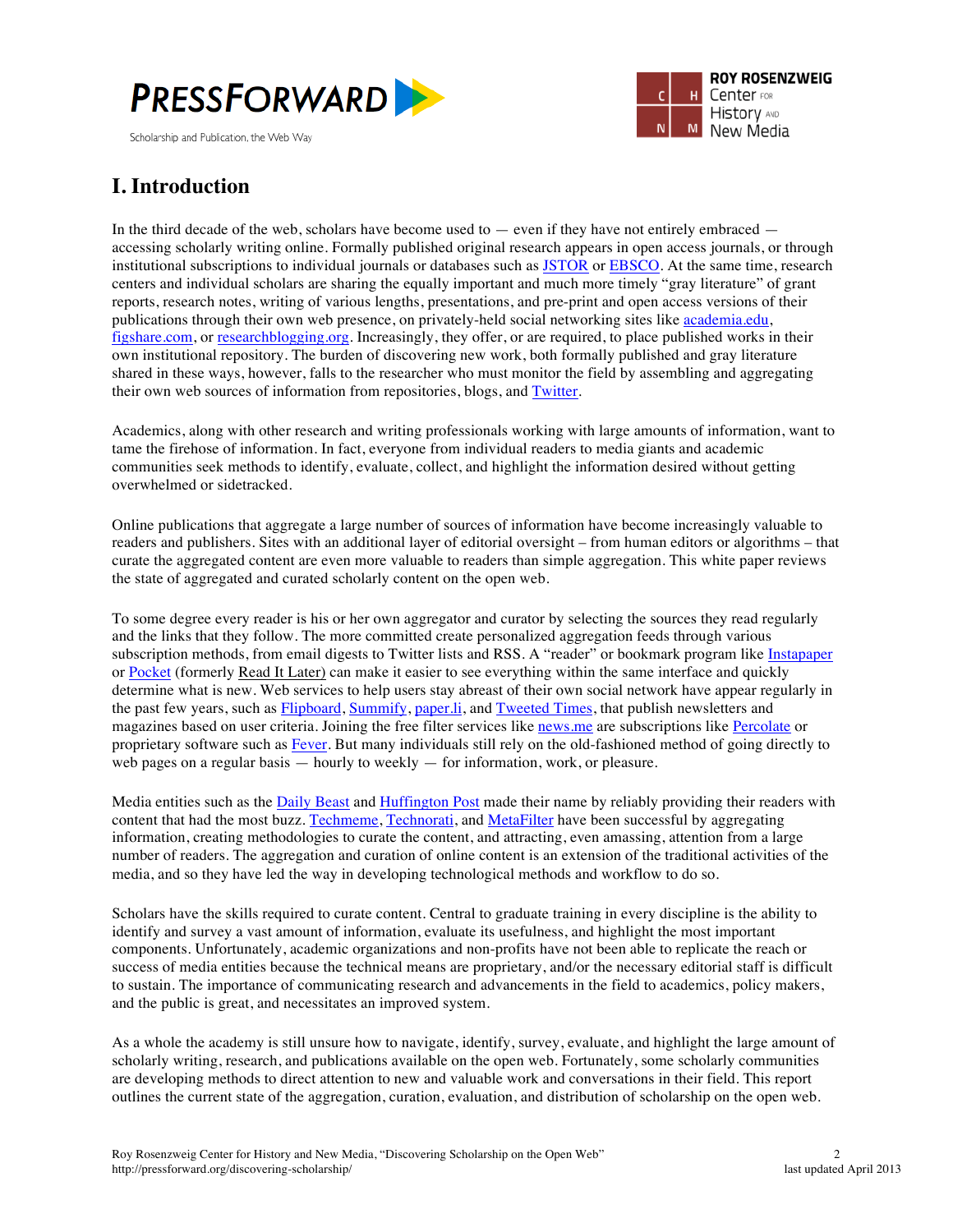



We describe the primary types of websites where open collections of scholarly work can be found, specifically repositories, aggregators, curated content, and forums for post-publication review. We suggest an eight-point rubric for analyzing similar sources of web-published scholarship. Finally, we offer an annotated bibliography of outlets for scholarly communication on the open web.

# **II. Aggregating and Curating Scholarly Content on the Web**

Collections of scholarship on the open web fall into one or more of the following genres: the traditional journal reproduced online, repositories of articles or data, collections of aggregated content for the reader to peruse; curated content influenced by editors, and post-publication review sites meant to evaluate research.

Scholarly content on the open web is most likely to be found in a repository or post-publication review site. The sciences and social sciences in particular have embraced these formats, with the humanities lagging behind in every category. In all fields, the greatest need is for the creation of reproducible, efficient, and effective aggregation and curation methods.

### **Repositories**

Repositories offer scholars a central location to find and deposit their work. The best examples of repositories of scholarly content are the very active and established arXiv.org and Social Science Research Network (SSRN) which attract pre-publication papers, working papers, and gray literature such as conference papers. For readers seeking new work in the fields of physics, mathematics, computer science, quantitative biology, quantitative finance, statistics, and an array of the social sciences, arXiv.org and SSRN are the first place to look, rather than printed journals.

Not surprisingly, given that arXiv.org and SSRN have replaced printed journals as the source for new work, both sites were initiated and developed in the 1990s outside of professional organizations (in fact, SSRN is a privatelyheld corporation). Currently most scholarly organizations publish newsletters and journals that require a paid subscription rather than developing their own open access repositories or curating topical content found elsewhere on the web. Scholarly organizations may begin to follow the lead of the American Folklore Society, however, which has initiated Open Folklore to make new work and making previously published content available and accessible at no charge.

In the quantitative sciences and social sciences, then, sharing pre-publication material in open repositories is common, and there are established locations for uncovering new work. In the life and biomedical sciences, however, formal publication remains the priority. The open access journals of the Public Library of Science (PLoS) have become an important outlet for these fields for this reason, because these journals are not limited in the number of articles they publish and so are able to bring more research to light at a faster rate than print journals. (They do, however, charge article-publishing fees in order to release as open access.) PLoS also has initiated the PLoS One journal as a hybrid respository-journal because it provides a basic and fast review of the integrity of the content to ensure quick publication. PLoS One requires the readers to determine the significance of a piece, and includes an online forum to encourage discussion of the content. The humanities and liberal arts lack an equivalent repository for pre-print materials, gray literature, or broad disciplinary journals for quick and open publication.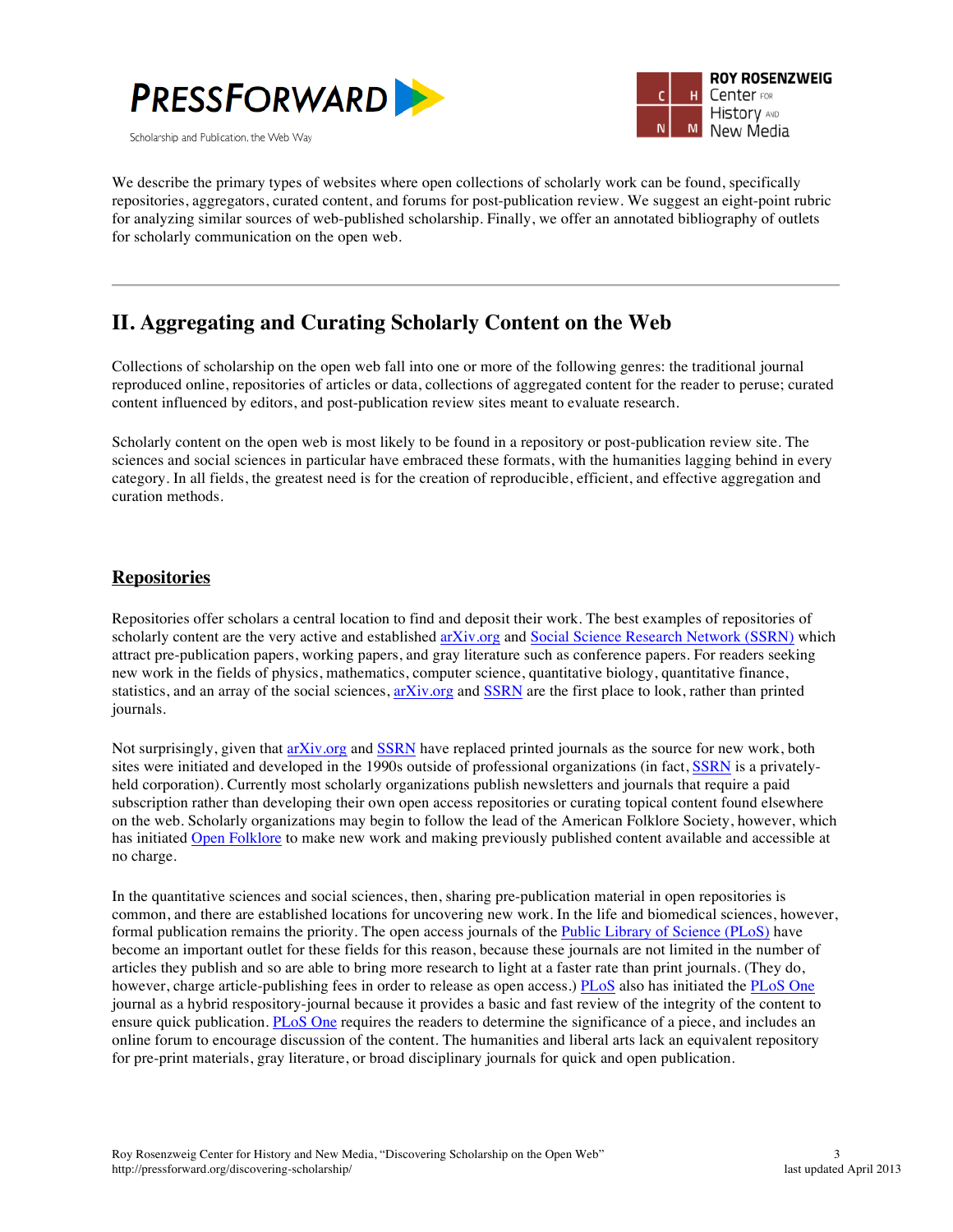



Successful repositories rely on users to validate their existence through the provision of content and interest in accessing the content. When acknowledged and accepted by disciplinary communities, as they are in the sciences and social sciences, they are extremely useful. They do not, however, provide context for understanding, and only minimal evaluation of the content available from metrics such as views and download history, or user ratings. Ultimately, the user of a repository must rely on their own searching and evaluation skills to determines the value of the repository and the content.

### **Collections of Aggregated Content**

There are fewer examples of informal scholarly communities who have organized group efforts to identify and aggregate new work. The best of these is Science Seeker, which aggregates and categorizes work from hundreds of blogs. Readers can visit the main page to see all recent posts, sort by category, or subscribe to topics of interest in order to stay on top of the most recent writing on science blogs. For the digital humanities community, 2cultures.net syndicates blog posts from 100 different sources, with no obvious editorial hand or commentary from the single organizer Craig Bellamy; it is simple republishing by linking.

### **Curated Content**

Many successful publications on the general web aggregate and curate information through a heavy editorial hand, with Daily Beast and Huffington Post leading general news category. The Browser has joined Arts & Letters Daily as a source of high-quality long-form writing through reliance on multiple editors. Recently the Walker Art Center in Minneapolis began to link to a curated selection of art news around the world from their home page. The Walker considers their web presence to be a publication and staffs it accordingly, and may prove to be the model for museum websites in the coming years. The few examples of sites that curate scholarly material from the open web are discussed below.

Two general web publications, Techmeme and Technorati and all their affiliated sites, have had success using algorithmic methods of filtering as a form of curation. Techmeme uses algorithms to gather and prioritize news stories from around the web, with categorization and publishing overseen by human editors. Technorati provides a ranking of "authority" for blogs in topical categories through algorithms based on crowdsourcing: the number of links to the site, and the number of times it is referenced by other sites. Like Techmeme, Technorati is produced by a private company, employs editors, and is supported through ad revenue. The reliance on paid development and editorial staff by these two successful sites suggests the two biggest challenges to recreating these methods in the non-profit, academic environment: lack of time and money.

Some individual scholars have taken it upon themselves to curate and distribute information relevant to their field. Jay Rosen of New York University, for example, broadcasts news and commentary on developments in journalism and the media industry to more than 110,000 followers on Twitter and readers of his blog, PressThink, and Tumblr page. Rosen's audience is not surprising for a field like media studies, with its contemporary focus and interaction with current events. It is a major effort, however. Even Rosen, who personally monitors more than 1,000 blogs and Twitter feeds, including a number of aggregation and curation sites, does not have a simple method to stay on top of all this information; he intentionally and repeatedly visits his sources of information, rather than pulling it into one single platform to monitor, review, link, draft, and publish.

There are three notable and recent experiments in the curation of scholarly material coming from disparate groups and fields: PLoS Hubs, Cléo's Radar, and RR-CHNM's Digital Humanities Now. PLoS Hubs are topically-focused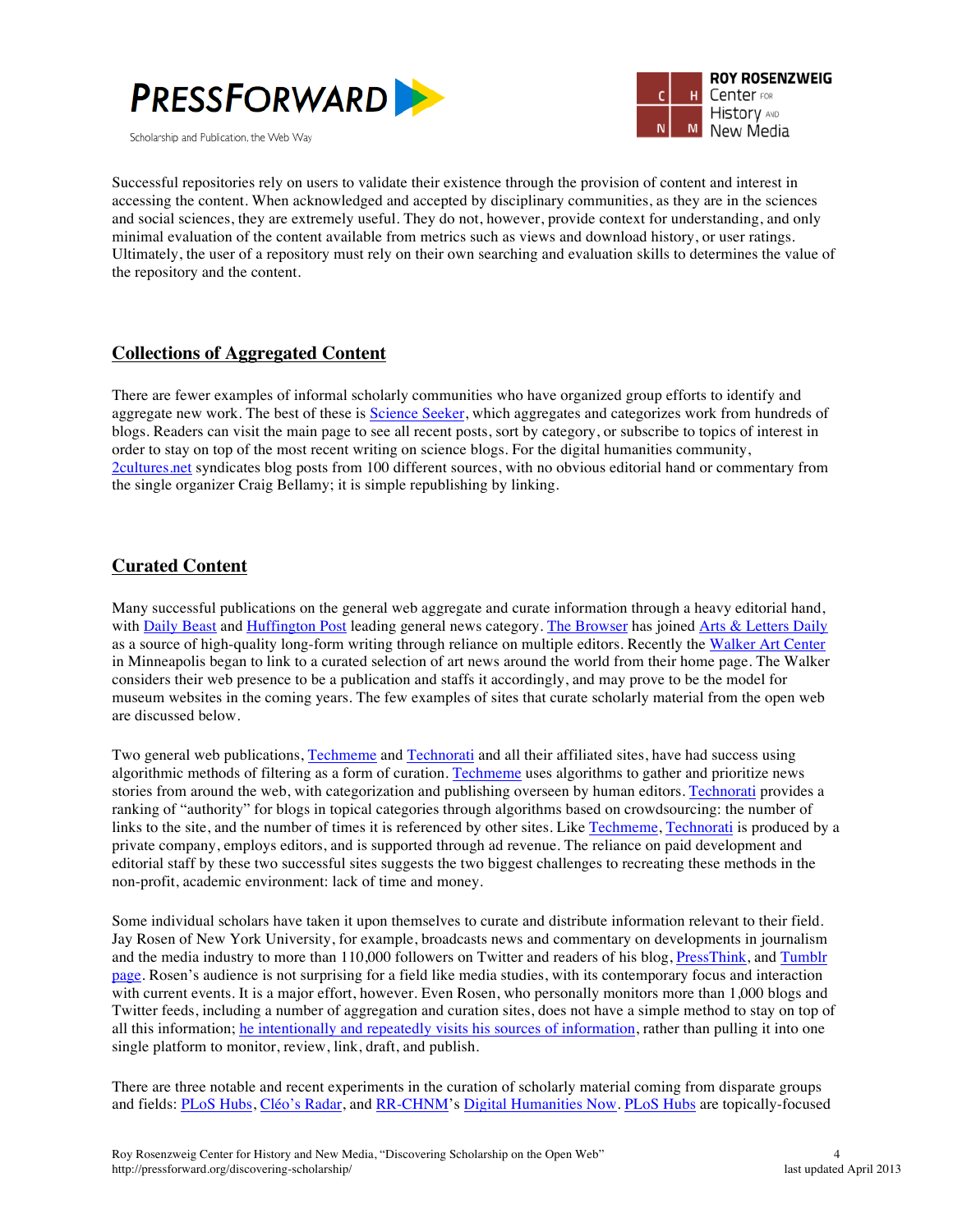



sites on Biodiversity and Clinical Trials that are prepared by several expert editors. Each Hub reproduces articles from across PLoS journals along with additional content and linked data to provide more complete context in which to understand a topic, such as biodiversity. The French organization Cléo, host of the Hypotheses blogging platform and Open Edition press among other projects, has been experimenting with the Radar project in which eight editors survey their respective fields and provide links to the most important information. Finally, RR-CHNM has been running Digital Humanities Now for more than two years, and in its third iteration has moved towards a greater reliance on editorial evaluation of aggregated information, while continuing to experiment with crowdsourcing content and selection.

Although there are different disciplinary values for the projects that curate scholarly content, behind each of these curated projects are human editors with their own methodologies for surveying large amounts of information, identifying connections, assessing quality, and selecting content for publication.

### **Post-publication Review and Community Discussion**

Finally, there are very active sites for post-publication peer review. For the biomedical sciences, Faculty of 1000 (F1000) is a subscription-based digital-only publication that provides post-publication peer review. Vetted scientists called "Faculty Members" review, rank, and draw attention to most interesting articles in their research areas. Economists can look to the open access EconJournalWatch, a post-publication review site, for original analysis, rather than highlights, of previously published content. For legal studies, the open access JotWell provides a similar service: reviews of recently published journal articles meant to help readers stay on top of their field and aware of developments in the broader discipline. Once again, the sciences and social sciences lead the way in the number and success of post-publication review sites.

Whether a site functions as a repository, aggregator of content, curated collection, or post-publication review site, there are a variety of ways to acquire content. Most often a repository requires direct submission from a user or active oversight from an administrator. Sites that aggregate content, like Science Seeker or 2cultures.net, have passive submission through feeds and social media. Curated sites, such as Cléo's Radars and Digital Humanities Now may rely on passive submission, but have active editors. The post-publication review sites are completely dependent on authors providing the reviews.

The editorial oversight on these sites ranges as well. There may be a monarchical single editor, like Jay Rosen, an oligarchy of multiple editors with specific areas of oversight, like  $F1000$ , an active democracy of readers directly winnowing out the content they want to see by ranking articles in PLoS journals, or a passive democracy of readers supplying metrics such as the download and citation numbers visible in SSRN. No matter the type of editorial oversight, the criteria for which scholarly content gets published on curated sites are not that different from criteria for traditional publication: quality of ideas and relevance to a field.

The methods used to determine the quality and relevance of scholarship may differ, however. The most traditional option is editorial oversight by content experts. The web makes two additional types of criteria possible: metrics based on use of key words, length, or citations; and metrics based on reader interaction through views, downloads, user rankings, or number of comments, citations, and social media.

For the moment, the reproduction of quality information is dependent on the critical eye, and time, of dedicated and knowledgeable editors. The challenge is to automate as much as possible the filtering out of non-essential information, to make the editors' jobs easier, and to increase opportunities for crowd-sourcing the identification and evaluation of quality scholarship.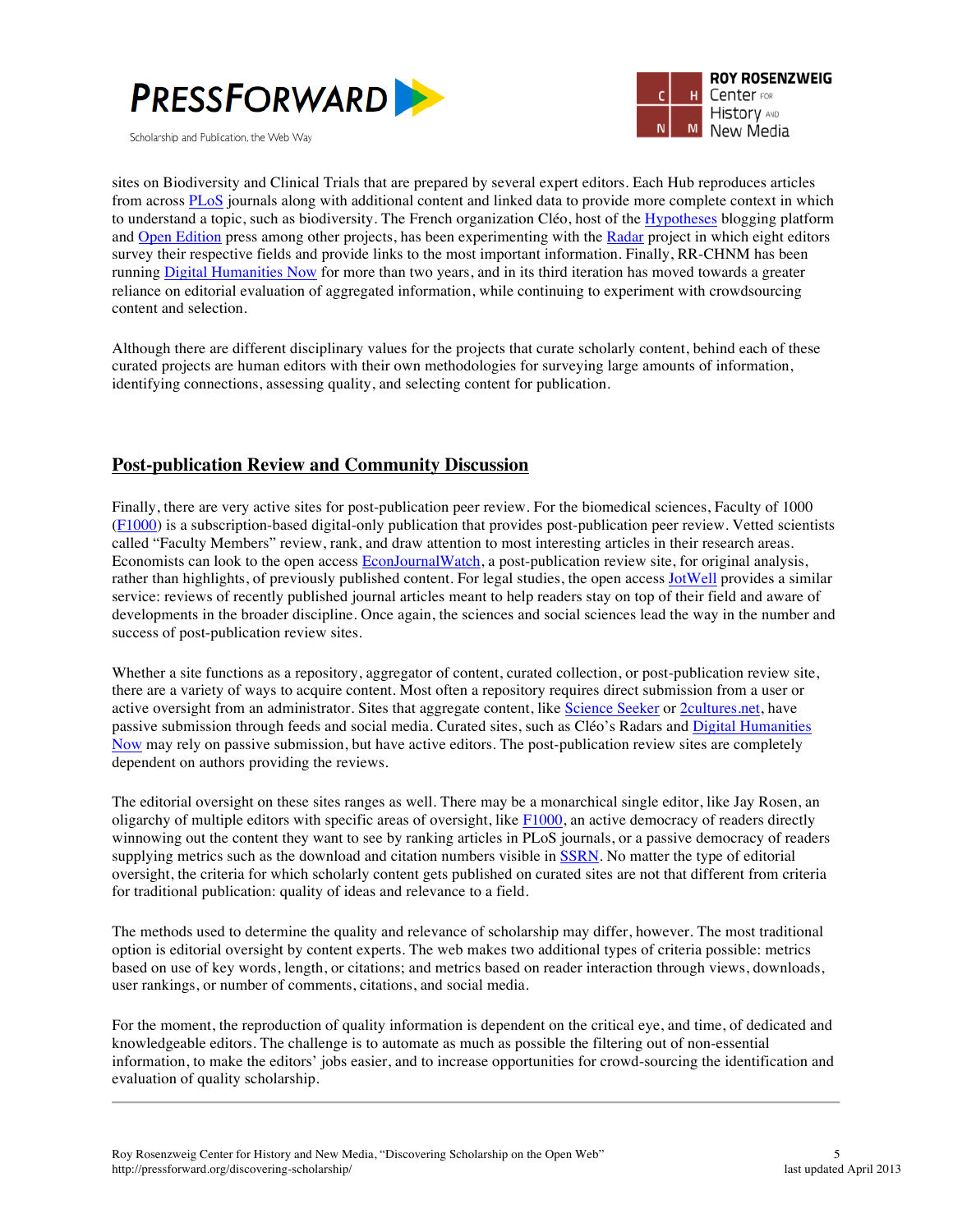



## **III. Conclusion: Moving toward a Rubric**

There are a handful of notable projects that aggregate and curate scholarship on the open web. The sciences and quantitative fields are the most established in this landscape.  $\frac{arXiv.org}{arg}$  is the best example of community-organized and supported repository. Science Seeker shows that there are a great number of scholars that will independently provide insight and results from their research, and that aggregating scholarly work makes communication easier within, and across fields. The audience for post-publication peer review is so great that it even can be lucrative, as F1000 proves.

In each of these cases, it is informal communities of scholars, or privately-held companies, that provide the foundational work of identifying and cultivating the scholarly work on the web. Scholarly societies for the most part have not taken the lead in creating open repositories for new research or gray literature, or to aggregate and/or curate content from their members.

Clearly, scholarly communities will do the work required to gather and share knowledge with each other. What is needed is a thorough evaluation of the extent to which these projects have impacted scholarly communication and met the needs of their respective communities.

In addition, a free, replicable, efficient, and effective method to automate the aggregation and curation of scholarly content is needed. A customizable tool for the algorithmic methods of discovery and evaluation, along with a place for internal or crowd-sourced editorial conversation, will be necessary for any group that wishes to collect, select, and publish scholarly content from the web. It is these needs that will inform the creation of the forthcoming PressForward suite of plugins for the WordPress publishing platform.

On the next page we offer a rubric for analyzing new and existing outlets for scholarly communication on the open web.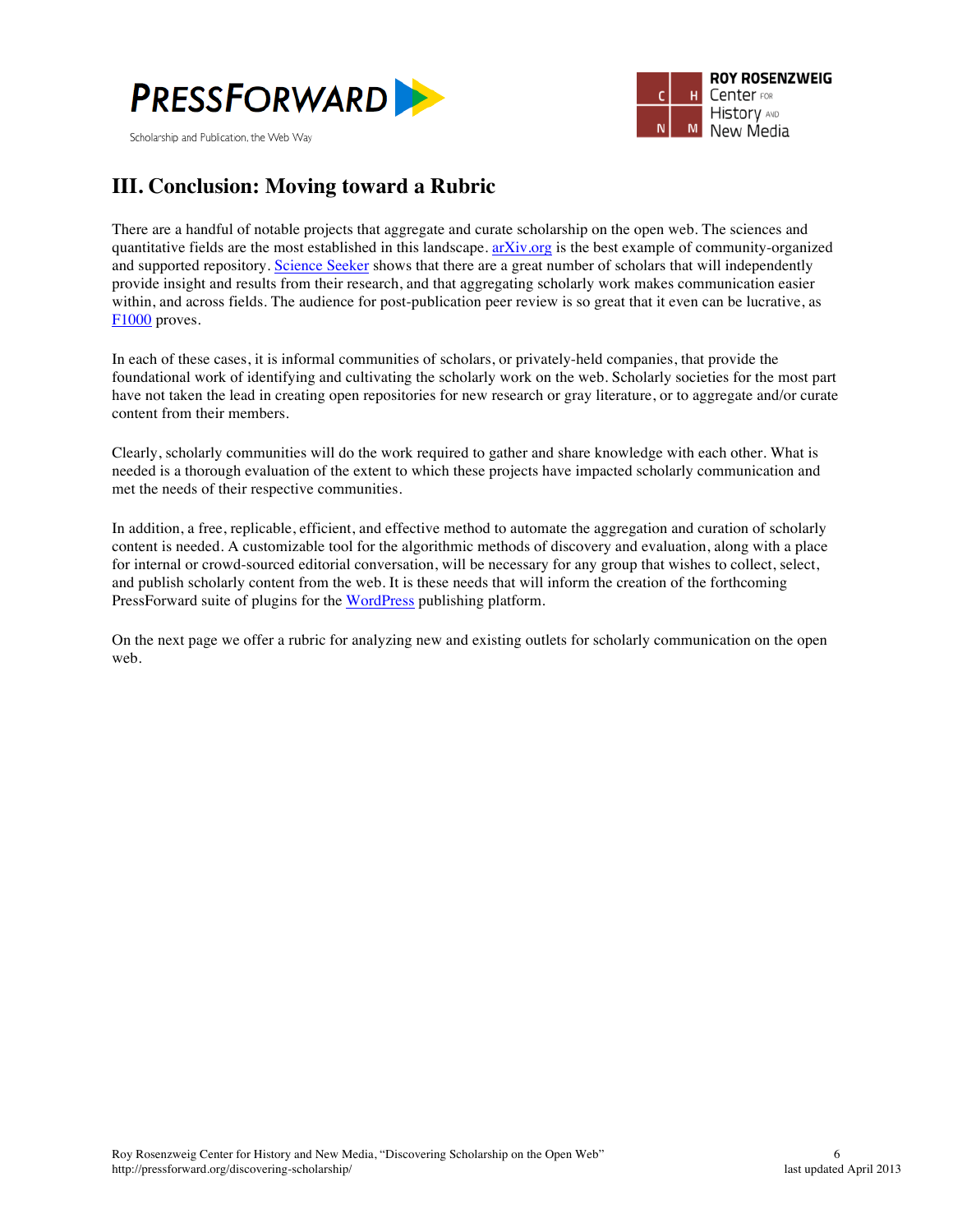





Based on our extensive examination of sites and services (please see the Appendices), we offer the following rubric for analyzing new and existing outlets for scholarly communication on the open web.

## **Rubric for Scholarly Communication Outlets on the Open Web**

- 1. Function of Site
	- o Repository of content
	- o Aggregated content
	- o Curated content
	- o Community discussion
	- o Traditional journal
- 2. Type of Content
	- o Original content
	- o Previously published content
	- o Post-publication commentary and discussion
- 3. How Content Submitted
	- o Solicited and developed by editors
	- o Direct submission by user
	- o Passive submission through feeds/social media
- 4. Who Controls Content
	- o Monarchy: Single Editor
	- o Oligarchy: Multiple Editors
	- o Democracy: Readers
- 5. How Published Content Is Determined
	- o Editorial oversight
	- o Algorithm
	- o Active reader participation
	- o Passive social media
- 6. How Content is Selected for Review
	- o Traditional editorial criteria of identifiable quality
	- o Amount of interaction (comments, citations, links, alt-metrics, etc.)
- 7. How Distributed/Consumed
	- o Static website
	- o Twitter feed
	- o RSS feed
	- o Email notifications
- 8. Business and Sustainability Model
	- o Advertisements
	- o Membership or reader-supported
	- o Author-supported
	- o In-kind labor
	- o Paid staff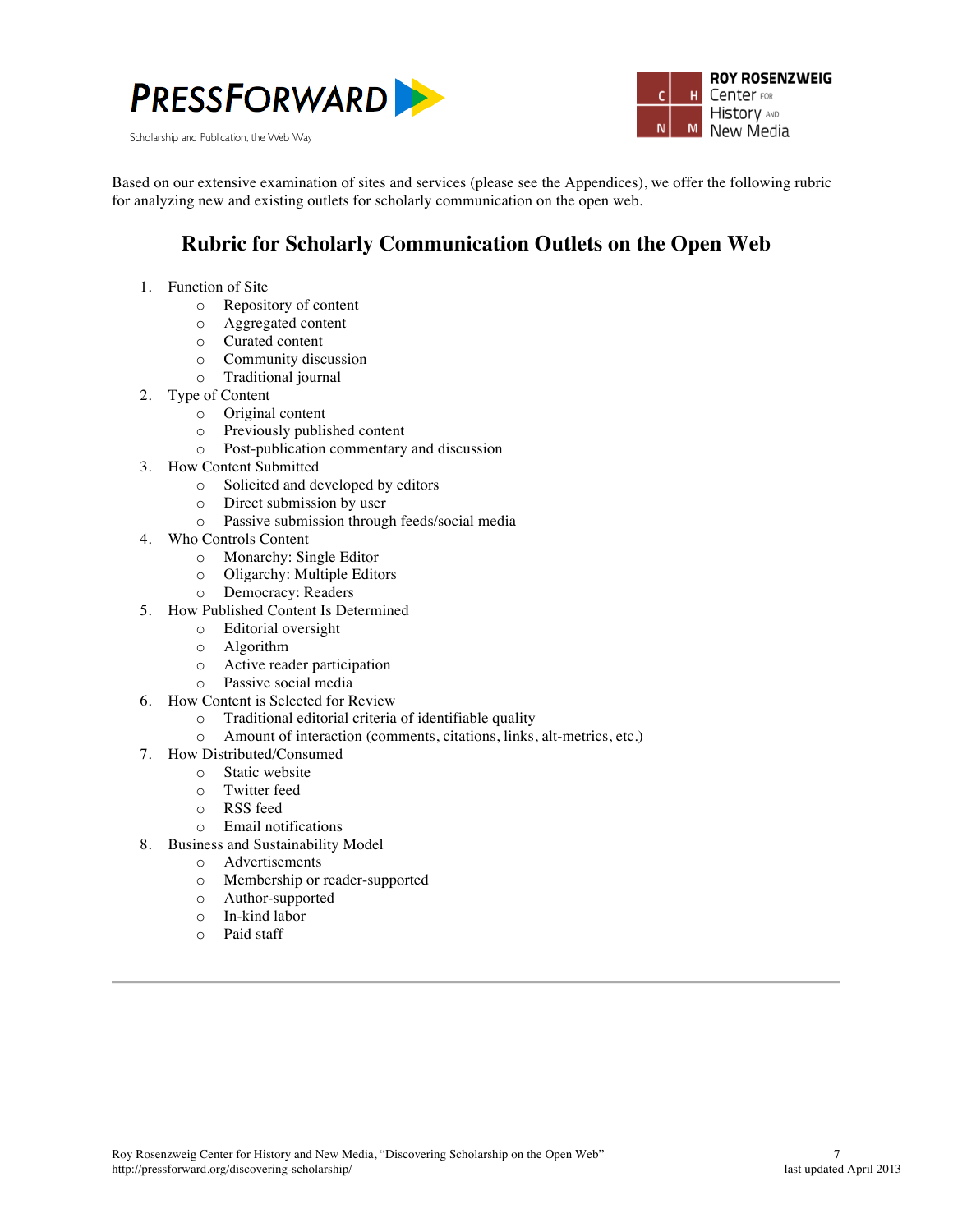



# **IV. Appendices**

#### **Appendix A: Sites Reviewed**

- 1. MetaFilter
- 2. TechMeme
- 3. Technorati
- 4. Microsoft's Academic Search
- 5. PLoS One, Blogs, Hubs
- 6. Scientific Reports
- 7. arXiv.org
- 8. viXra.org
- 9. dspace.org
- 10. SSRN
- 11. Research Papers in Economics
- 12. Philpapers
- 13. Phygg (no longer active)
- 14. Open Folklore
- 15. Journalists Resource
- 16. Merlot
- 17. Jotwell
- 18. Faculty of 1000
- 19. Econ Journal Watch
- 20. Third Reviewer
- 21. Polymath Blog
- 22. Journalists on Twitter
- 23. Science Seeker
- 24. Science Blogs
- 25. ScienceBlogs
- 26. Scientopia
- 27. PressThink
- 28. Marginal Revolution
- 29. The Volokh Conspiracy
- 30. Cliopatria
- 31. BLDGBLOG
- 32. MediaCommons
- 33. The Art of Theory
- 34. academicblogs.org
- 35. hypotheses.org
- 36. Scholarly Exchange
- 37. The Conversation
- 38. Nature Precedings
- 39. science.io
- 
- 40. up2date
- 41. 2cultures
- 42. Immanent Frame
- 43. Peer Evaluation
- 44. Sympose
- 45. Mathoverflow
- 46. Arts and Letters Daily
- 47. The Browser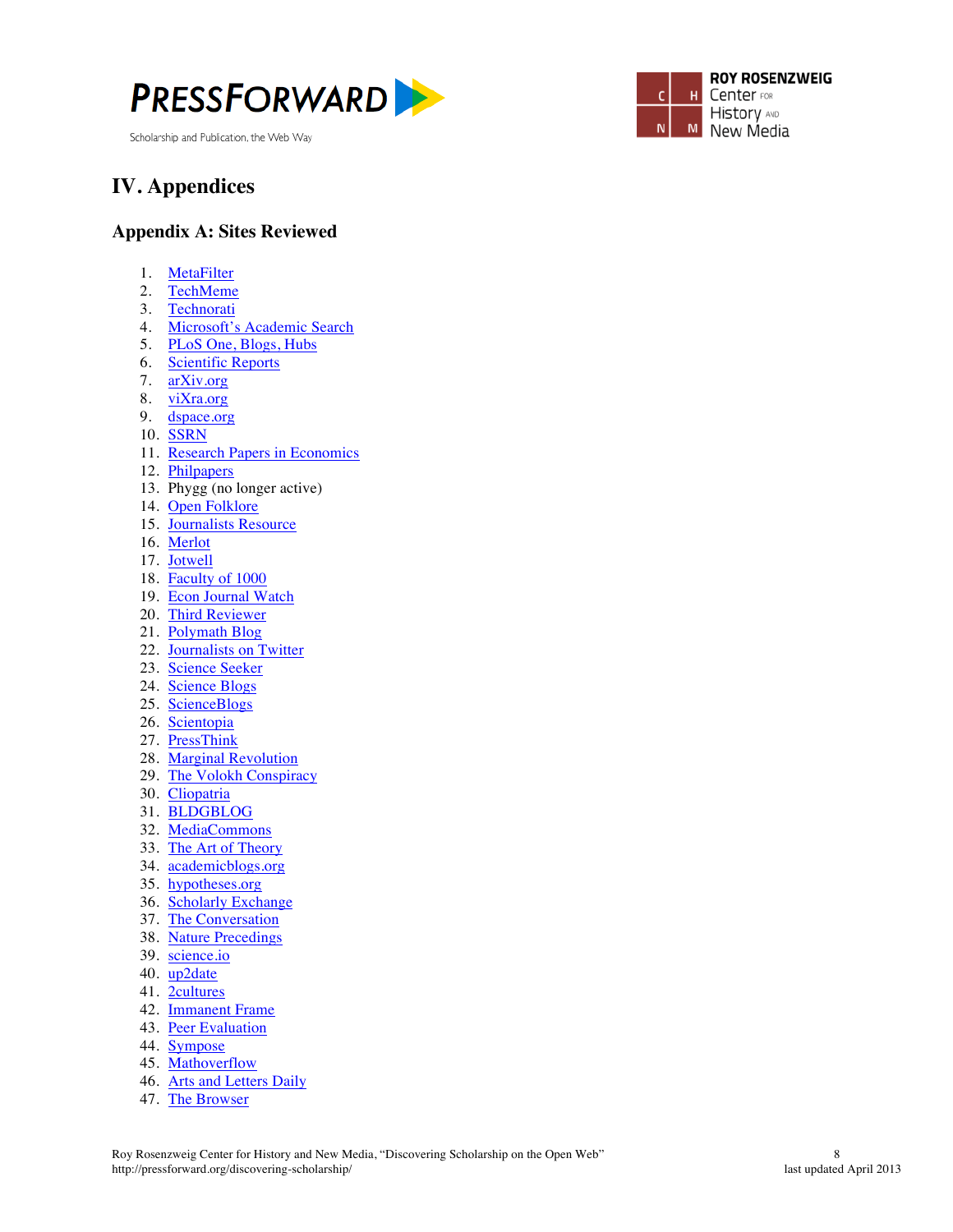



- 48. Poynter Institute
- 49. Walker Art Center
- 50. Nieman Labs
- 51. Digital Humanities Now
- 52. academia.edu
- 53. figshare.com
- 54. researchblogging.org

#### **Appendix B: Tools and Services Examined**

The following tools are used for aggregation, curation, and creation of scholarly content on the web. Their services may complement, or be integrated into, the PressForward suite of plugins for the WordPress publishing platform.

- 1. Anthologize
- 2. Scholastica
- 3. Digress.it
- 4. Annotum
- 5. Postrank
- 6. Feedrank
- 7. Percolate
- 8. suu.sh
- 9. StrawberryJ.am (no longer active)
- 10. paper.li
- 11. Flipboard
- 12. TweetedTimes
- 13. Yahoo pipes
- 14. Summify
- 15. Bottlenose
- 16. Scalar
- 17. Fever
- 18. Storify
- 19. ThoughtMesh
- 20. news.me
- 21. Scoop.it
- 22. Zementa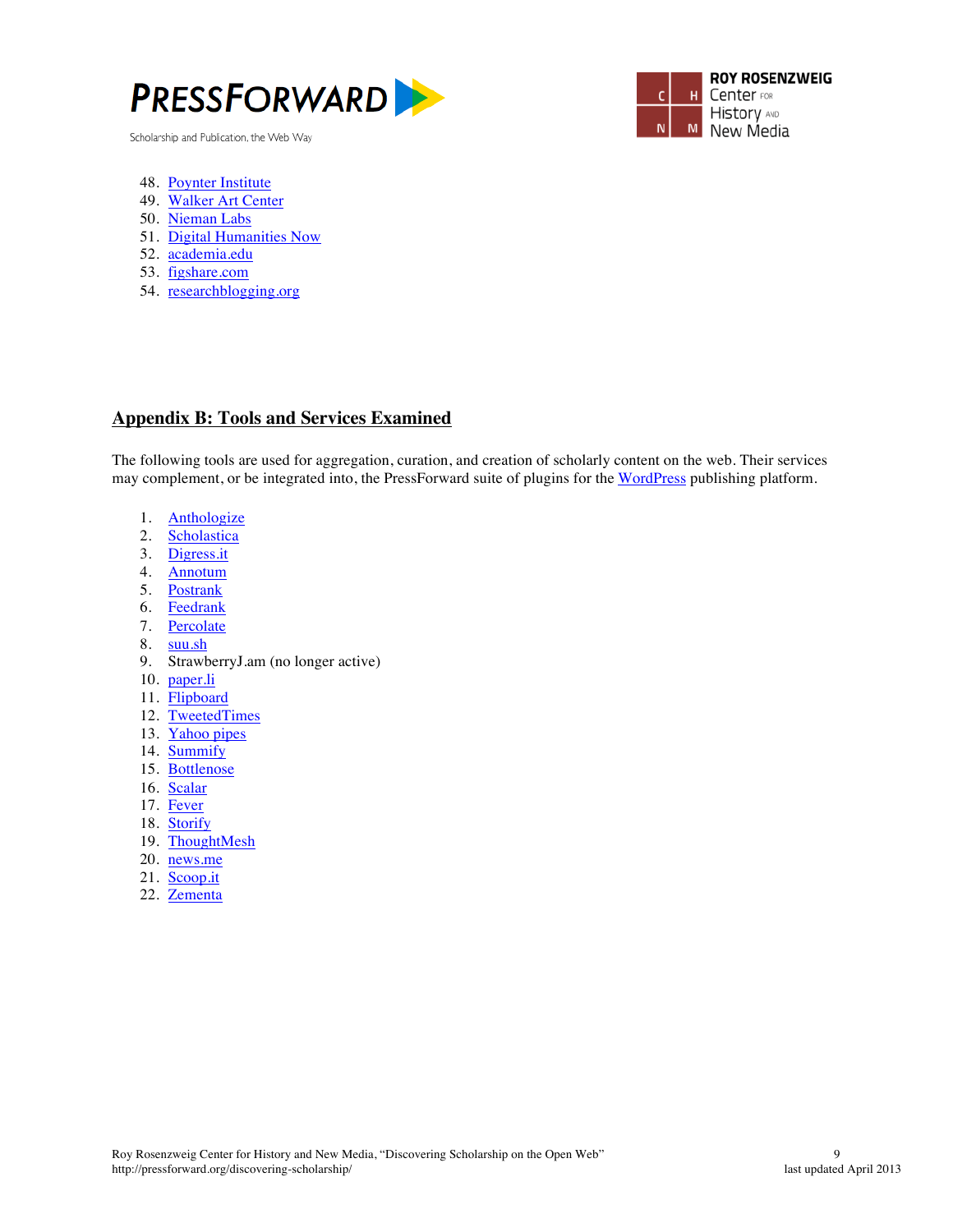



### **Appendix C: Scholarly Communication Outlets on the Open Web**

- **Repositories**
- Aggregation Projects
- Curation Projects
- Post-Publication Review and Community Discussion
- Options for Traditional Publication on the Open Web

#### **Repositories**

- 1. **arXiv.org** is a non-profit, online repository for papers in the sciences, particularly physics, math, computer science, and quantitative fields. The site allows registered users to submit articles of original research that are pre-print, works in progress, completed, or already published. Articles may be revised and resubmitted multiple times by the author. Before submitting articles, registered users must be endorsed by existing members/authors. This is not a peer review process, but a way to ensure that the author will submit appropriate content. The article abstracts and author information are viewable on the site and the entire document is available for download in PDF, PostScript, DVI, or as Source files. The author's submission email is viewable by registered users. arXiv.org is a non-profit organization housed in the Cornell University library system and also partially funded by the library. In order to meet their budget of approximately \$600,000, arXiv.org has requested financial support from the most frequent user institutions.
- 2. **MERLOT** is a digital repository for teaching resources in multiple disciplines. There are a wide variety of materials available, including tutorials, collections, learning objects, assignments, case studies, and textbooks. A portion of the material is peer reviewed by site members through a process overseen by the editorial board. Registered members can interact with the site by contributing comments or new materials, creating a personal collection, or providing peer review upon assignment from the editors. The materials are posted as finished products; revisions are not grouped. There is a star system for ranking, both for peer reviewers and member comments. MERLOT is sustained by the University of California system, other partners in higher education and philanthropy.
- 3. **Nature Precedings** is an open access repository for pre-publication research in the sciences and medicine. Manuscripts, posters, and presentations may be submitted in Word, Powerpoint, or PDF formats and then are approved by editors for availability on the site, although they are not peer-reviewed. Site members provide feedback on the works by commenting on the papers or showing their support by "voting." The archive is meant to provide permanent site to locate, archive, and share preliminary findings, discussion, and establishing priority. "Nature Precedings is run by Nature Publishing Group (NPG). Nature Publishing Group is a trading name of Macmillan Publishers Ltd, and Nature America Inc., a wholly-owned US subsidiary of Macmillan Publishers Ltd."
- 4. **PhilPapers** is an independent repository and filter site for academic philosophy. Visitors can browse recent journal issues, directly view open access publications, or browse through curated and categorized materials. In addition to locating papers, site members who are "professional authors" (either PhD or already published in an academic journal) can submit papers to the repository, which are made available without peer review. Site members also can comment on individual papers, participate in larger discussions in a categorized forum, or create their own library. All site visitors see suggested related materials and can export citations to reference managers. PhilPapers is based in the UK, and edited by two academics working under an advisory board of six members. The project has in-house developers, and makes its software available as xPapers. Philpapers is sponsored by the Institute of Philosophy School of Advanced Studies, University of London; the UK's Joint Information Systems Committee (Information Environment Programme); and the Centre for Consciousness, Research School of Social Sciences, Australian National University. It is endorsed by The International Association for Computing and Philosophy.
- 5. Research Papers in Economics **(RePEc)** is a repository of working papers, journal articles, software, and an index for publications and personnel in the economics field. Institutions and individuals can contribute fulltext, abstracts, or links to the database. The database includes an index of published literature, so not all the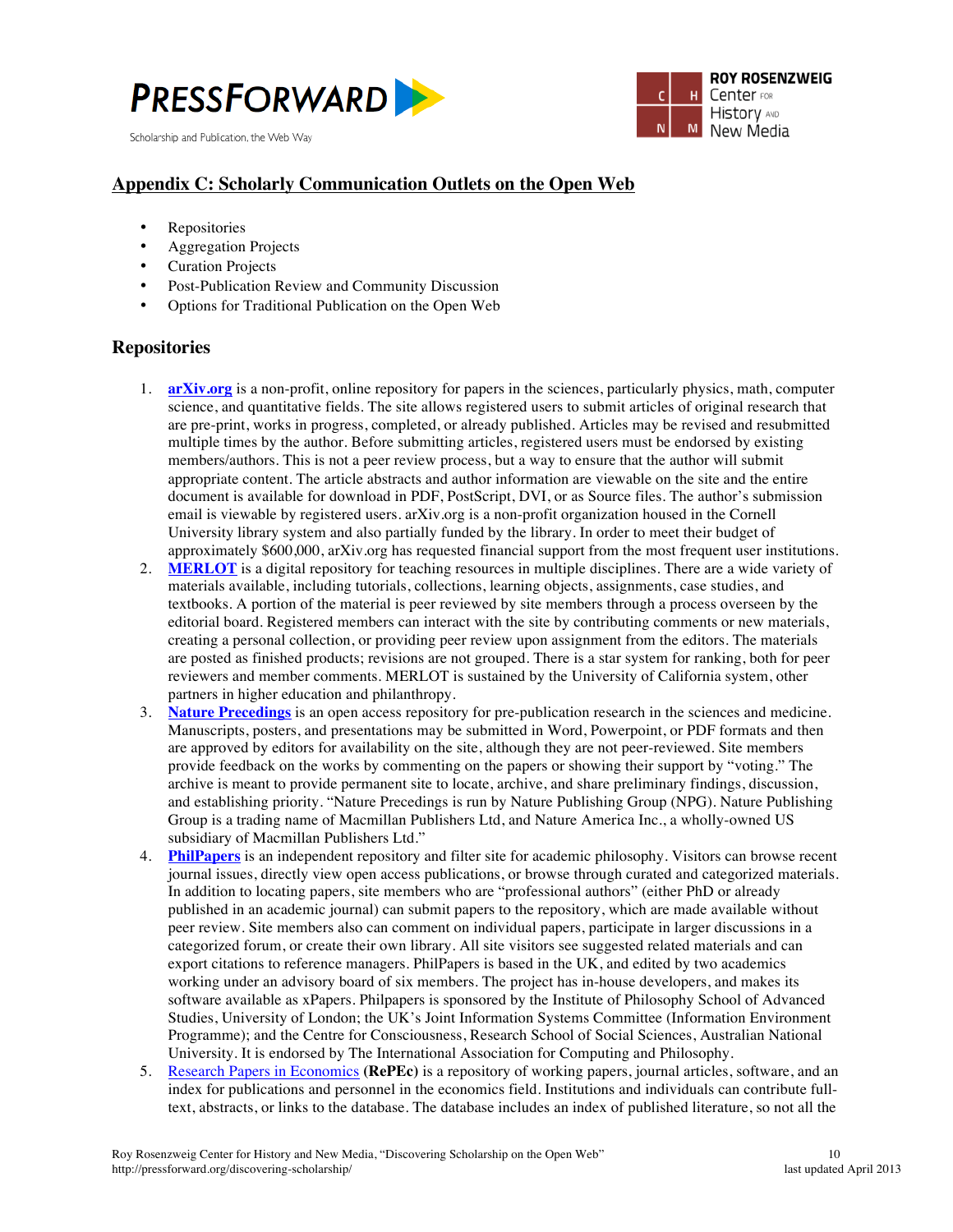



material in the database is full-text or available for download in PDF format. Access to the information is free to all visitors. The database is accessible through a number of different websites. All the sites pull from the same database, but not all information is available on all databases. IDEAS, hosted by the Federal Reserve Bank in St. Louis, and EconPapers hosted by the Swedish Business School at Orebro University provide access to the complete database. RePEc is staffed by volunteer "editors" and grew out of the "NetEc group, which received support for its WoPEc project between 1996-1999 by the Joint Information Systems Committee (JISC) of the UK Higher Education Funding Councils, as part of its Electronic Libraries Programme (eLib)." It is unclear how it is financially sustained at present.

- 6. **science.I/O** is a [beta-version] repository for academic work in the computer science and information systems fields. The repository consists of material pulled from arXiv.org, the table of contents from journals and conferences, and submitted by registered users. The content includes conference and journal abstracts, as well as full-text documents. Registered users can submit materials. The materials can be sorted by date or recommendation. There also is an application to build a personalized research feed. The project was founded and developed by a single creator.
- 7. **The Social Science Research Network (SSRN)** is a digital repository for abstracts and articles in the social sciences. Visitors can read the latest abstracts provided by journals, publishers, and institutions t the Abstracts Database. Visitors also can read the full text of pre-prints or working papers that individual registered users submitted to the eLibrary. The full text materials are available as PDF downloads. Authors may revise and resubmit later versions of the same paper, and the version history is visible. In addition, the Research Paper Series are topic-based collections by institutes or centers. The Institution Series is specifically for collections provided by institution. SSRN provides article and category-level metrics for downloads, citations, and submissions. SSRN is produced by Social Science Electronic Publishing Inc. (SSEP), an independent, private corporation. They seem to have some revenue from advertising, although it is not clear how they fund the repository.
- 8. **viXra.org** is a repository for e-prints of scientific writing. It allows any viewer to download the materials via PDF. viXra.org currently accepts submissions via email. viXra.org was created to directly compete with arXiv.org because of a disagreement over arXiv.org's requirement for papers and authors to be endorsed. viXra.org is run by volunteers with donated server space.

### **Aggregation Projects**

- 1. **Muckrack.com** is an aggregation site that collects Twitter posts from journalists. The tweets are presented chronologically, or visitors can browse by news organization, hashtag, topics, or author. The most used and trending hashtags also are visible, as are the latest links included in the tweets. Contextualization, further details about a news event, and informative or administrative content are available on the blog posts. The site is produced by a for-profit company called SawHorse Workshop, which produces a number of websites based on Twitter.
- 2. **ScienceBlogging Aggregated** is a filter blog, or aggregator, of science blogging and writing. Science Blogging Aggregated gathers the content from science publishers around the web through RSS feeds to develop a homepage with the most current information, organized by source. Science Blogging Aggregated also publishes a printed annual anthology of writing from science blogs, called Open Laboratory. Science Blogging Aggregated is a forerunner of ScienceSeeker.
- 3. **ScienceBlogs** is a meta blog of science writing. The site sponsors the sites of more than 80 bloggers to provide content. The featured posts have selected text and a link from the main page. Also provided are direct links to their curated collection of science blogs and RSS feeds. ScienceBlogs is run by a private company and partially funded through advertising.
- 4. **ScienceSeeker** is a filter blog for science blogs that is curated and organized by topic. The titles and links for new posts from member blogs are constantly appearing on ScienceSeeker, categorized by topic, and identified by author. The blogs found on ScienceSeeker either are submitted by the blog authors, other readers, or found by the editors. Human editors categorize the content of each blog. ScienceSeeker is run by the editors without any financial support.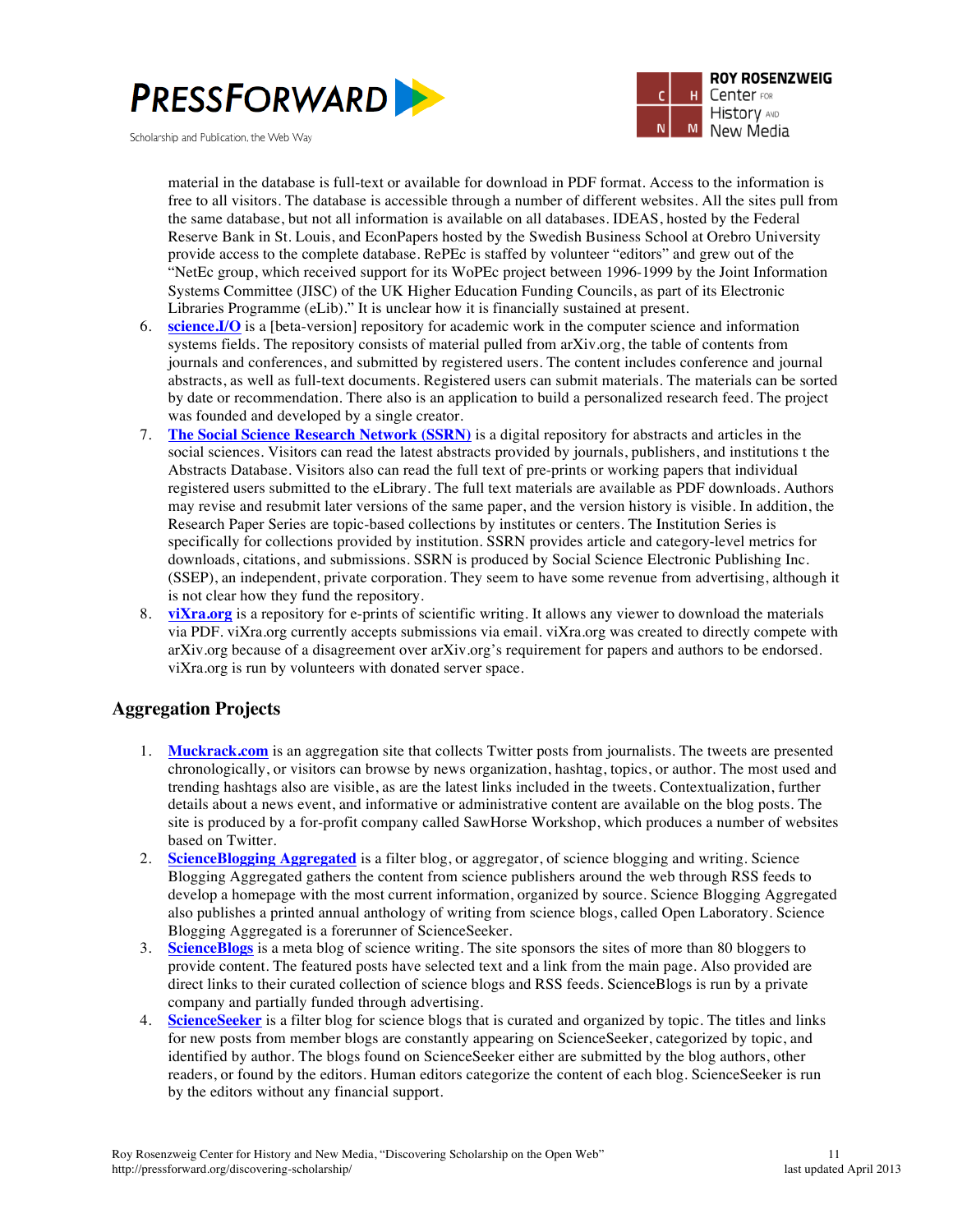



### **Curation Projects**

- 1. **The Conversation** is an Australia-based publisher of original writing that provides academic perspectives on current events, politics, science, and society for a broad audience. Academic authors with detailed credentials provide the content, and trained journalists provide editorial oversight for a consistent writing style across the site. The content is updated twice daily. The academic authors are not paid for their writing, but it is a way for them to prove their public engagement and social impact, which is a required part of their promotion dossier. The Conversation is sponsored through a collaboration of research universities, private companies, and the Australian government.
- 2. **Journalist's Resource** produces and aggregates scholarly resources for professional and student journalists and educators. The website provides links to peer-reviewed policy studies. It also provides reference articles on learning and teaching journalism. All of the materials on the site are curated by the project staff and are attributed to an author. Accompanying links to original studies are an abstract of the research findings and teaching notes. Reference and educational materials are viewable on the site, and these also have an identified author. Material on the site is tagged by topic. Site visitors can comment on the site, but so far is does not seem to be a site for conversation. The project is produced by twelve institutions, and run by the Shorenstein Center on the Press, Politics and Public Policy at Harvard University. It is funded by the Carnegie Corporation and the James L. Knight foundation.
- 3. **MetaFilter** is a community-run filter blog that provides summaries and links to interesting materials around the web. Visitors can read the summaries, follow the links, and read the commentary by community members. Community members can post, link, and comment on site materials. The content is organized by date. The MetaFilter community is restricted to those who purchase an account and meet the expectations of membership. The community has explicit explanations about standards of conduct. There is a \$5 charge to initiate an account. The ability to post is delayed for a few days after registration. Only after providing a few comments is a member allowed to make a post on the main page. MetaFilter is supported by revenue from ads and user registrations.
- 4. **Phygg.com** was an experimental filter website that aggregated and highlighted the papers promoted by visitors to arXiv.org. Viewers read a paper and voted up to move the paper to the main page, or down to move the paper lower on the list. The intended purpose was that visitors to phygg.com could identify the papers considered most valuable to the other readers of arXiv.org. Phygg used a web application named "Pligg" to aggregate the materials. It was produced by a single programmer, which resulted in unreliable site maintenance.
- 5. **PLoS Biodiversity Hub** is a digital project that aggregates and supplements articles from PLoS journals within the theme of biodiversity. Curators select content from PLoS materials, and add value to the articles by providing relevant, supplementary, and publicly available data such as taxonomy, species images, and maps. Site users are able to comment on materials, or share them using social media. PLoS is a non-profit organization supported by philanthropic sources, and revenue from publications fees (APC), advertising, sponsorship, and membership.
- 6. **Techmeme** is a news aggregator focused on the tech industry. Techmeme does not produce original content, but provides links to original content produced by other sources. Techmeme consists of one single page that highlights the most relevant headlines, along with the opening lines, of articles from around the web. The original byline and source appear above the headline, and the viewer follows a link to the original story, or links to other publications covering the same story. The most recent headlines are featured in a sidebar. The site is continuously updated. Software algorithms automatically gather news stories from around the web. Human editors then group and curate the stories according to importance or topic. In July 2010 Techmeme reported 260,000 readers and three million hits per month. The site is run by a private company that employs its editors and is supported by advertising revenue.
- 7. **Technorati** is an aggregator and filter of information from blogs around the web. Technorati functions as a ranker, search engine, and directory for the blogosphere. The site also feature original content from member writers. The home page includes summaries, links, and images for a few featured stories written for Technorati. The category tabs at the top link to original content written for Technorati. Below the fold is information pulled from other sources, including a constantly updated list of top blogs, top tags, and the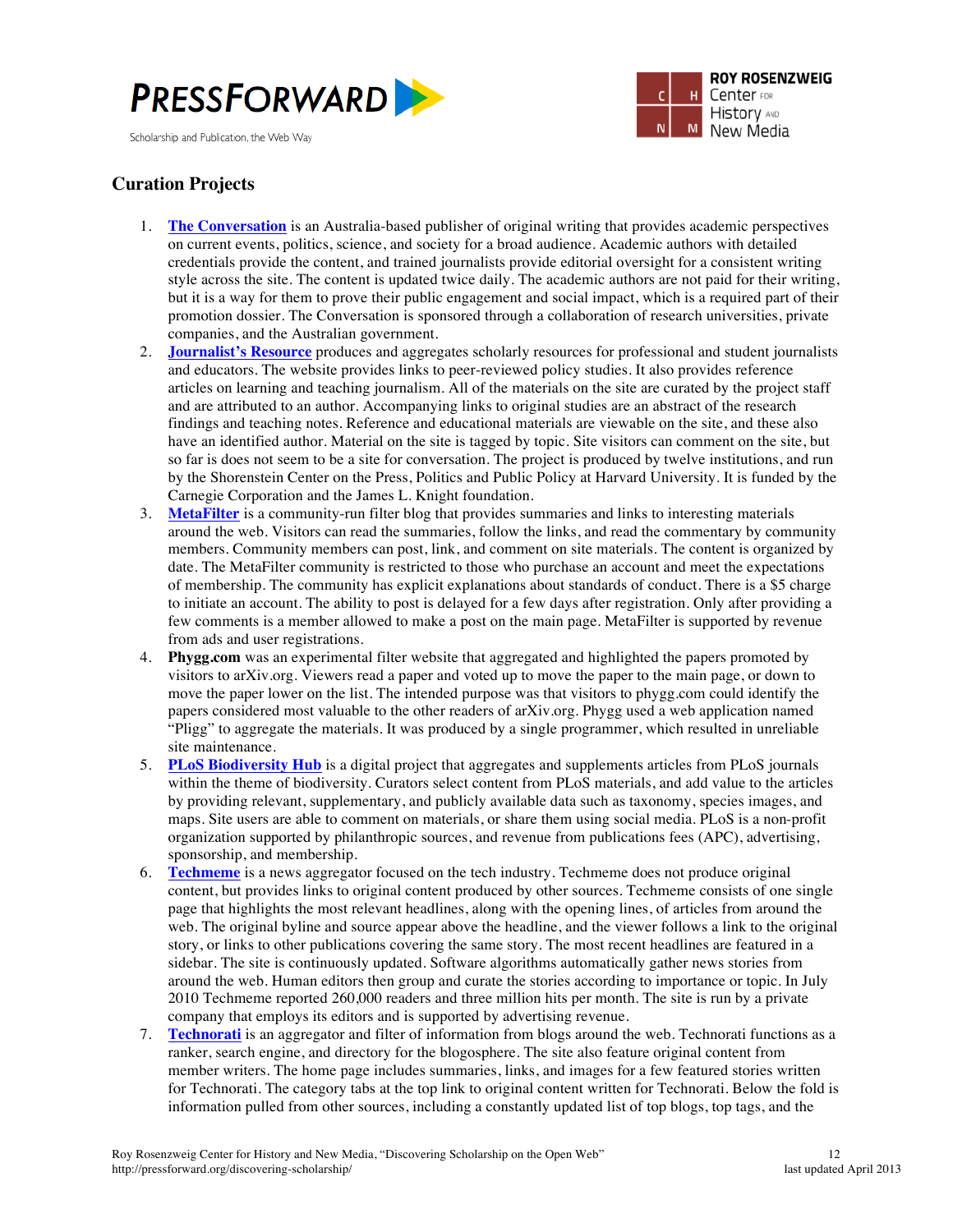



first few lines of linked blog posts. Technorati provides a ranking of "authority" for blogs through crowdsourcing algorithms: it is determined by the number of links to the site, and the number of times it is referenced by other sites. The authority ranking is in the context of topical categories. The authority, credentials, and sources of its own writers is less clear. Technorati is produced by a private company and employs editors and writers. It is partially supported through ad revenue.

#### **Post-publication Review and Community Discussion**

- 1. **Econ Journal Watch** is an online publication that consists of post-publication peer review of articles in economics journals. The reviews are specifically to offer critical reviews rather than highlight important work. Editors referee, and outside reviewers peer review the reviews as well as original essays about the field. The journal is published in editions, available for viewing online and in PDF. Registered users can "talk balk" to articles in the journal by writing a comment, and authors of the reviewed materials are given a forum to respond. The journal uses the web application "Journal Talk," developed specifically for visitor comments. Econ Journal Watch is published by the American Institute for Economic Research and edited by academic economists from George Mason University, the University of Illinois, Chicago, and Montana State University.
- 2. **Faculty of 1000 (F1000)** is a digital-only publication, available by subscription, which provides postpublication peer review in the sciences and medicine. Vetted scientists called "Faculty Members" review and draw attention to most interesting articles in their research areas. These reviews are meant to help specialists can stay on top of their field, and help non-specialists quickly identify what is most valuable in related fields. Articles are ranked by the Faculty Member reviewer, and a ranking system for journals is coming soon. F1000 also provides two open access services: a repository for posters, and a journal providing reviews, or "reports" on the trends in research. Faculty Members are selected by nomination, and Junior Faculty Members are sponsored by seniors. F1000 is based in the UK, and is supported through subscription rates tailored to the means of the country in which an institution is based: free for low-income; lower-middle income countries can be sponsored by active Faculty Members. Faculty members do not pay, and authors without an institutional subscription are invited to comment on an evaluation of their article. F1000 is part of the Science Navigation Group, "a group of independent companies that publish and develop information services for the professional biomedical community and the consumer market."
- 3. **Jotwell** is a website that offers post-publication peer review of legal publishing. The site is divided into topical sections, each with two Section Editors, who oversee ten or more Contributing Editors. Each Contributing Editor provides at least one essay of post-publication peer review that highlights a scholarly work they think deserves attention. Section Editors also approve unsolicited essays for publication. The essays are 500-100 words that summarize and reflect upon the importance of the article under discussion. Site visitors can comment on the essay. All materials are published on the site using WordPress. The project is sponsored and hosted by the University of Miami School of Law.
- 4. The **polymath blog** is a communal project dedicated to solving complicated mathematical problems through collective efforts (called polymath projects. Visitors use commenting tools, a wiki, research threads, and discussion threads to advance the work. Visitors can identify comments that are "useful" or "needs work" in order to solve the problem. Commenting and the Wiki are open to anyone, which makes it a target of spam. The polymath blog uses WordPress and is run by volunteer moderators.
- 5. **ThirdReviewer** *(site currently down)* is a site for post-publication peer review, or "journal club," for the fields of microbiology, neuroscience, and immunology. ThirdReviewer aggregates abstracts from nearly a dozen major journals, so that comments on the work within the field appear in one venue. ThirdReviewer allows anonymous commenting, and visitors can either "agree" or "disagree" with the comments. ThirdReviewer runs on WordPress and is maintained by one individual who oversees the Neuroscience section, with two others overseeing the Microbiology section. It was active in 2010, but seems to be less active in 2011. They are currently working to incorporate PubMed publications as well.